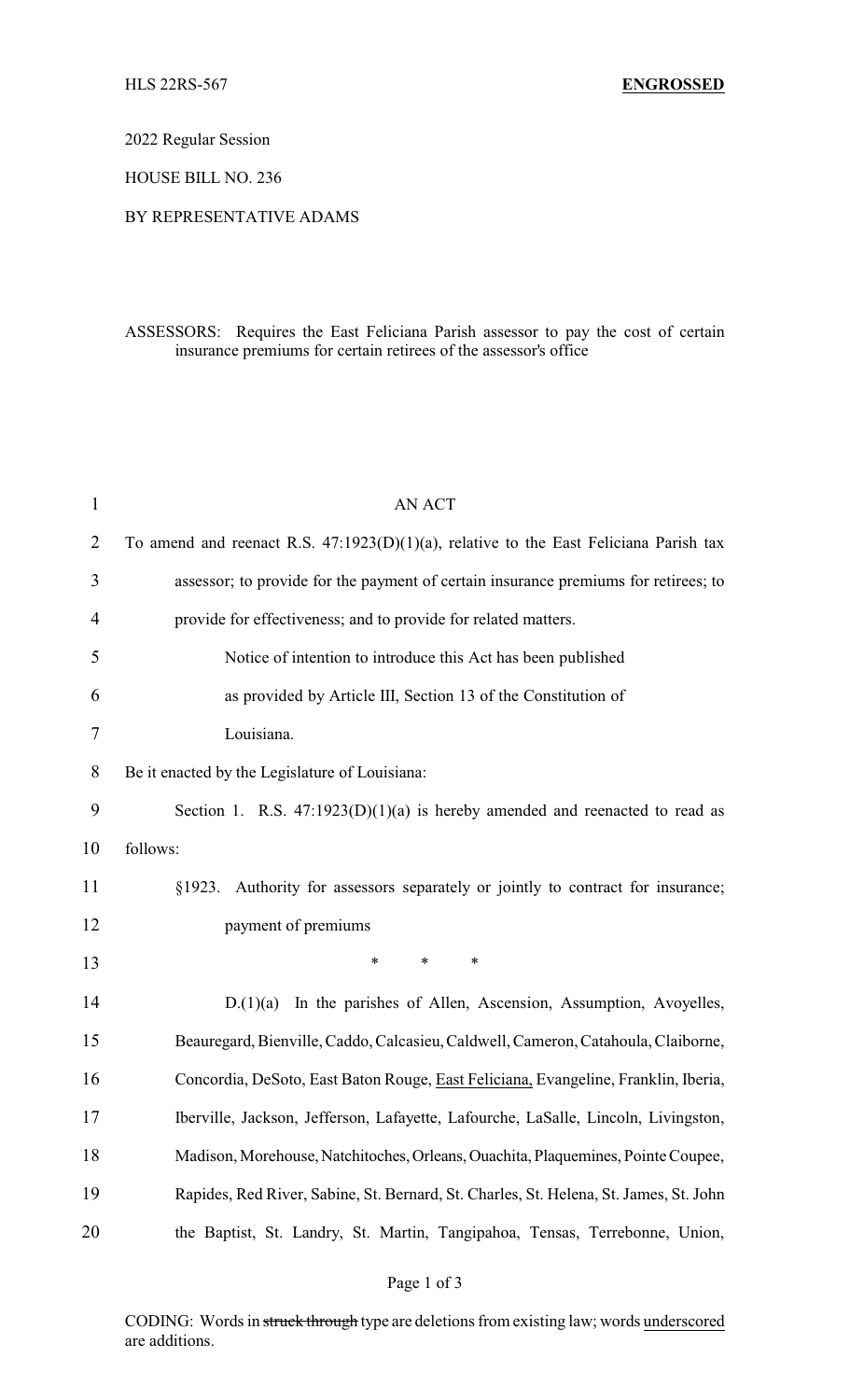Vermilion, Vernon, Washington, Webster, West Baton Rouge, West Carroll, and West Feliciana, the assessor shall pay the premium cost of group life, dental, group health, hospital, surgical, or other medical insurance for any assessor or assessor's employee who meets the requirements of Subparagraph (b) of this Paragraph. A uniform policy with respect to the payment of such premium shall be formulated and applied by the assessor of each parish listed in this Subparagraph. 7 \* \* \* \*

## DIGEST

The digest printed below was prepared by House Legislative Services. It constitutes no part of the legislative instrument. The keyword, one-liner, abstract, and digest do not constitute part of the law or proof or indicia of legislative intent. [R.S. 1:13(B) and 24:177(E)]

| HB 236 Engrossed | 2022 Regular Session | Adams |
|------------------|----------------------|-------|
|                  |                      |       |

**Abstract:** Requires the tax assessor of East Feliciana Parish to pay the cost of certain insurance premiums for eligible retirees of the assessor's office.

Present law provides with respect to eligibility for normal retirement benefits from the Assessors' Retirement Fund (R.S. 11:1421). Provides that a member of the fund hired on or before Sept. 30, 2013, may be eligible for the benefits of the fund if the member has at least 12 years of service and is at least 55 years of age or has at least 30 years of service at any age.

Present law further provides that a member hired on or after Oct. 1, 2013, may be eligible for the benefits of the fund upon written application if the member has at least 12 years of service and is at least 60 years of age or has least 30 years of service and is at least 55 years of age.

Present law requires the assessor to pay certain insurance premium costs for eligible retirees in the parishes of: Allen, Ascension, Assumption, Avoyelles, Beauregard, Bienville, Caddo, Calcasieu, Caldwell, Cameron,Catahoula,Claiborne,Concordia,DeSoto, East Baton Rouge, Evangeline, Franklin, Iberia, Iberville, Jackson, Jefferson, Lafayette, Lafourche, LaSalle, Lincoln, Livingston, Madison, Morehouse, Natchitoches, Orleans, Ouachita, Plaquemines, Pointe Coupee, Rapides, Red River, Sabine, St. Bernard, St. Charles, St. Helena, St. James, St. John the Baptist, St. Landry, St. Martin, Tangipahoa, Tensas, Terrebonne, Union, Vermilion, Vernon, Washington, Webster, West Baton Rouge, West Carroll, and West Feliciana. Further provides that either of the following requirements must be met to be eligible:

- (1) The person is elected, appointed, or hired before Aug. 1, 2014, retires in accordance with normal retirement eligibility under present law (R.S. 11:1421), and has at least 20 years of service.
- (2) The person is elected, appointed, or hired on or after Aug. 1, 2014, retires in accordance with normal retirement eligibility under present law (R.S. 11:1421), has at least 20 years of service, and at least 12 years of service credit was earned at the assessor's office from which the person retires.